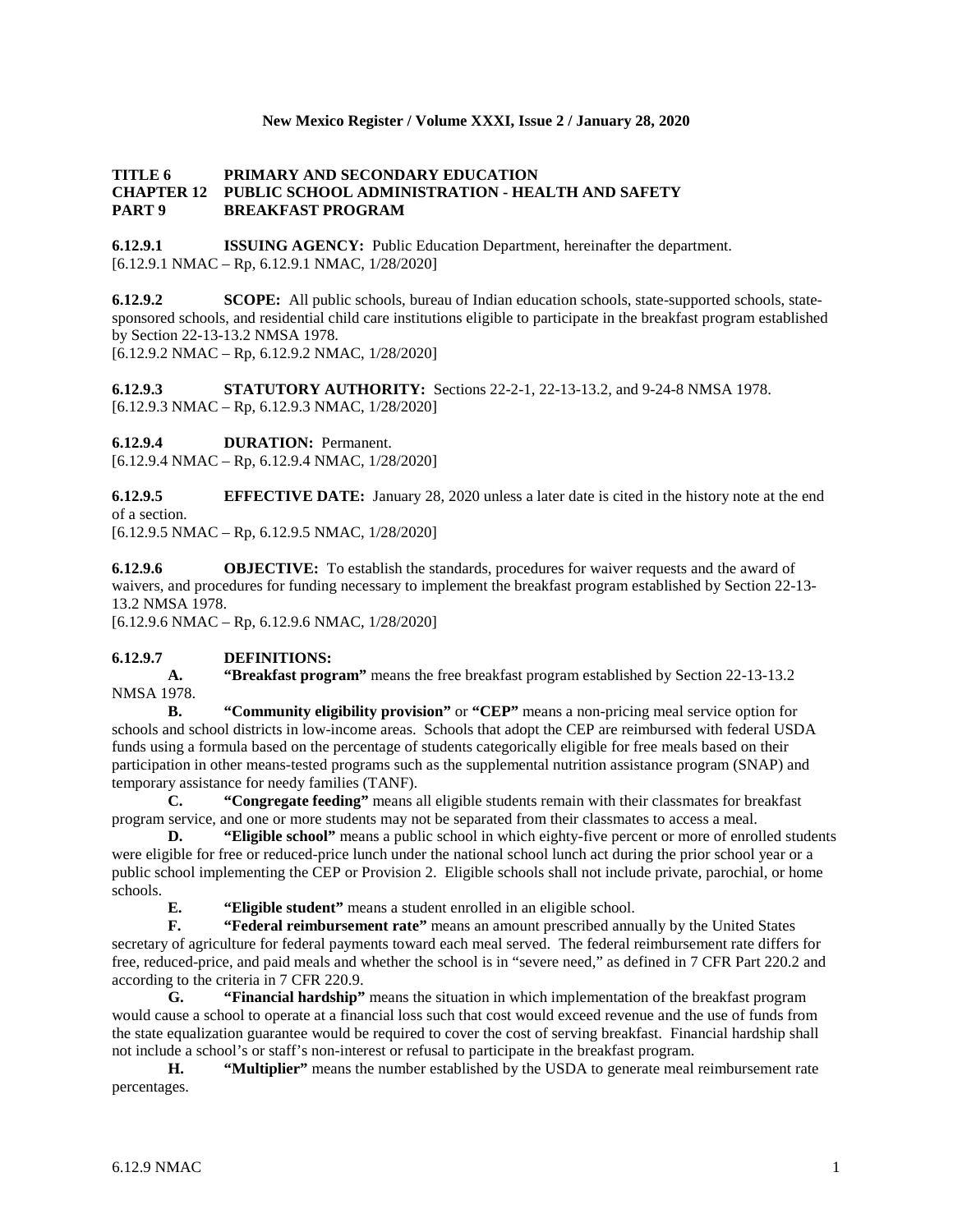**I. "Provision 1"** means an alternative provision to the normal requirements for annual determinations of eligibility for free and reduced-price school meals, as defined in section 104(a) of the Healthy, Hunger Free Kids Act. Provision 1 allows free eligibility to be certified for a two-year period. There is no requirement to offer meals at no charge to all students.

**J. "Provision 2"** means an alternative provision to the normal requirements for annual determinations of eligibility for free and reduced-price school meals, as defined in section 104(a) of the Healthy, Hunger Free Kids Act. Provision 2 allows schools to establish claiming percentages and to serve meals at no charge to all participating children for a four-year period.

**K. "Provision 3"** means an alternative provision to the normal requirements for annual determinations of eligibility for free and reduced price school meals, as defined in section104(a) of the Healthy, Hunger Free Kids Act. Provision 3 allows schools to receive the same level of federal cash and commodity assistance each year, with some adjustments, for a four-year period and to serve meals at no charge to all participating children for a four-year period.

**L. "United States Department of Agriculture"** or **"USDA"** means the federal agency that provides oversight and funding for school meal programs through food and nutrition service programs.

**M. "Voluntary school"** means a public school in which fewer than eighty-five percent of students were eligible for free or reduced-price lunch under the national school lunch act during the prior school year that selects to establish a breakfast program, so long as state funds exist. [6.12.9.7 NMAC – Rp, 6.12.9.7 NMAC, 1/28/2020]

## **6.12.9.8 BREAKFAST PROGRAM REQUIREMENTS:**

**A.** All eligible schools shall establish a breakfast program unless the school is granted a waiver by the department pursuant to 6.12.9.9 NMAC.

**B.** Voluntary schools may establish a breakfast program provided that state funding is available and the voluntary school complies with 6.12.9 NMAC and applicable state and federal laws.

**C.** Eligible and voluntary schools participating in the breakfast program shall offer breakfast to all eligible students, including to students arriving as much as two hours after the start of the instructional day.

**D.** Eligible and voluntary schools serving breakfast may:

**(1)** choose to offer breakfast service before the start of the instructional day, provided that the school shall also serve breakfast after the beginning of the instructional day;

**(2)** select the location of breakfast delivery, including the cafeteria, classroom, bus, or by providing a hand-carried breakfast; and

**(3)** determine whether or not instruction will occur simultaneously while breakfast is served or consumed.<br> $E$ 

**E**. Eligible schools and voluntary schools serving students in prekindergarten, preschool, and kindergarten through grade 6 shall serve breakfast to all students by congregate feeding. Eligible and voluntary schools serving students in grades seven through 12 may serve breakfast by congregate feeding. [6.12.9.8 NMAC – Rp, 6.12.9.8 NMAC, 1/28/2020]

## **6.12.9.9 BREAKFAST PROGRAM WAIVER:**

**A.** Eligible schools may apply for a waiver of breakfast program participation if the eligible school can demonstrate that implementation of the breakfast program will result in financial hardship.

**B.** Waiver requests shall be submitted using the department's breakfast program waiver request form no later than 30 calendar days after receiving a breakfast award.

**C.** Breakfast program waivers for eligible schools shall be posted on the department's website. [6.12.9.9 NMAC – Rp, 6.12.9.9 NMAC, 1/28/2020]

# **6.12.9.10 FUNDING OF BREAKFAST PROGRAMS:**

**A.** CEP schools with a post-multiplier amount of one-hundred percent or higher shall not be eligible to receive a breakfast program award.

**B.** CEP schools with a post-multiplier amount greater than eighty-five percent but less than onehundred percent shall be considered an eligible school and shall receive a breakfast program award. The award shall be for the amount calculated by subtracting the school's post-multiplier amount from one-hundred percent.

**C.** Provision 1, 2, and 3 schools may be eligible for the breakfast program and shall be reimbursed at the federal reduced and free paid rates.